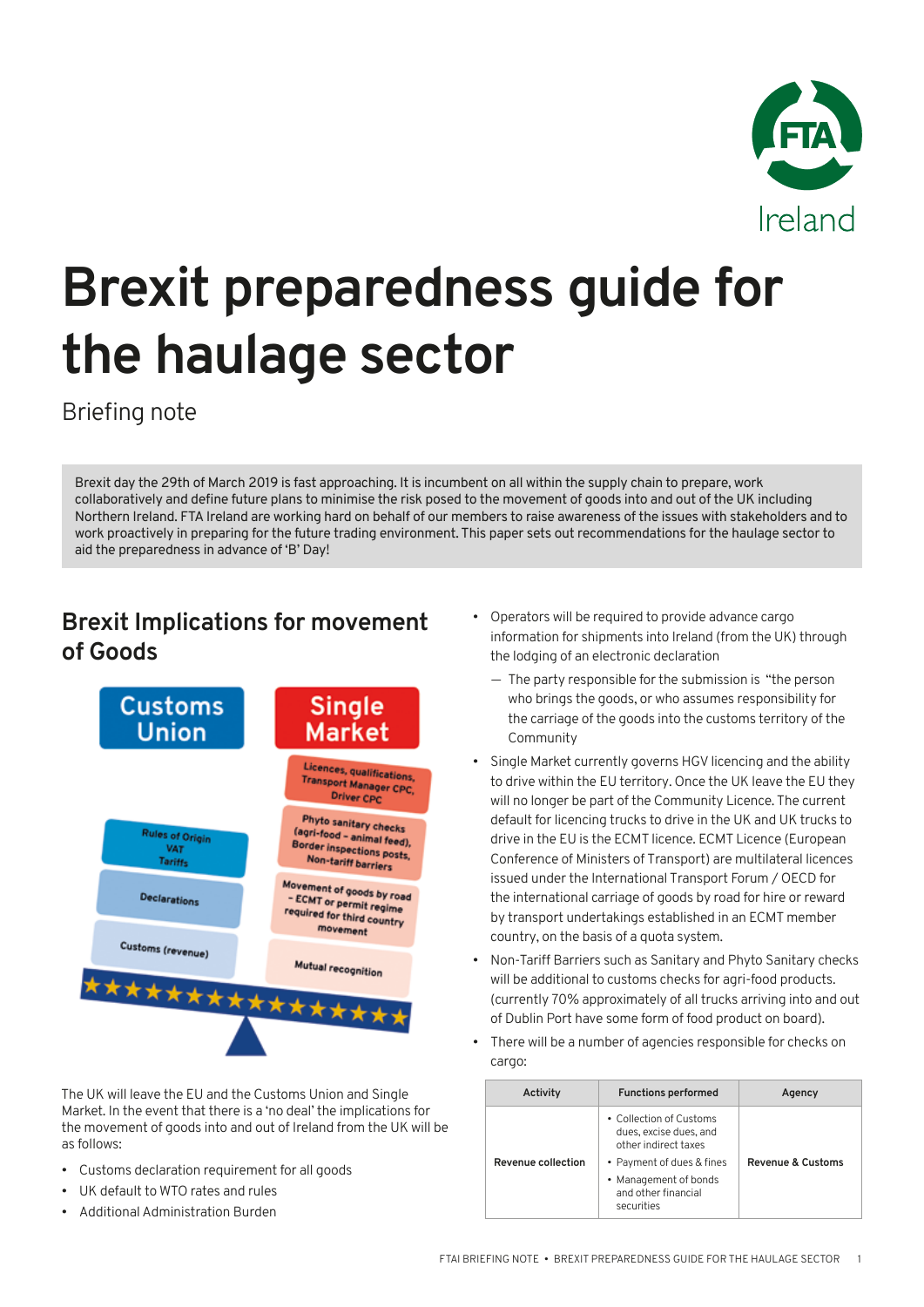|  | Activity                | <b>Functions performed</b>                                                                                                            | Agency                                                                                                                        |
|--|-------------------------|---------------------------------------------------------------------------------------------------------------------------------------|-------------------------------------------------------------------------------------------------------------------------------|
|  | Safety & security       | • Security & smuggling<br>controls<br>• Dangerous goods<br>• Vehicle checks<br>• Immigration & visa<br>formalities Export<br>licences | Revenue & Customs<br>An Garda Siochana<br><b>Dept of Social Welfare</b>                                                       |
|  | Environment &<br>health | • Phytosanitary checks<br>• Veterinary checks<br>• Food hygiene controls                                                              | Dept of Agriculture<br><b>Food &amp; the Marine</b><br>(DAFM<br><b>Sea Fisheries</b><br><b>Protection Authority</b><br>(SFPA) |
|  | Consumer<br>protection  | • Product testing<br>• Labelling<br>• Conformity checks with<br>marketing standards                                                   | <b>Local Trading</b><br><b>Standards (HPRA</b><br>- Health Products<br><b>Regulatory Authority)</b>                           |
|  | <b>Trade policy</b>     | • Administration of quota<br>restrictions<br>• Agriculture refunds<br>• Trade defence Customs<br>agreements                           | Revenue                                                                                                                       |

## **Routes to Market**



- Review your current contracts
- National Distribution understand where the products you move are sourced from. If coming from the UK or Via the UK it is important to develop contingency plans with your clients to fully understand the potential consequences of delays in the supply chain
- International Haulage what are your routes to market. If you use the Landbridge, are there alternative routes. You must work with freight forwarders and consignors to raise awareness about potential delays using the landbridge and assess collectively alternative options
- Direct to continental Europe speak with shipping companies and freight forwarders to ensure they will have capacity to grow services and not compromise the current arrangements you have.

## **Considering Alternative Routes**

A large portion of Ireland's road freight intended for mainland Europe market and further east markets passes through the UK. Post-Brexit, new tariff rules, and customs checkpoint could be put in place along the Ireland-UK border both of which could add to transit times and transport costs of Irish exporters.

Currently, there are several alternative routes that supply chain experts and international trade leaders could use. These routes include:

## *1 Dublin Port – French Port of Cherbourg*

Direct ferries running from Ireland to France and back almost occur daily, which makes this route a logical option for Irish companies to send their freight through, as it is a direct and hassle-free route to mainland Europe

## *2 Dublin Port - Belgian Port of Zeebrugge*

Port of Zeebrugge is one of the major EU ports that will be severely affected by Brexit since 45% of its trade traffic comes from the U.K. However, port chief executive Joachim Coens remains optimistic about the future of the port.

## *3 Dublin Port - Dutch Port of Rotterdam*

A direct sea route from Dublin to Rotterdam would be an ideal route that would put freight on the doorstep of Northern Europe, with many European trading partners easily accessible from that area.

## *4 Port of Cork City – Spanish Port of Santander*

Spain is also a major trading partner for Ireland, and potential routes from Ireland to cities such as Santander would be of significant benefit to post-Brexit Irish companies.

While these alternative routes are not guaranteed to offer shorter transit times for Irish Hauliers, they would help them to optimise their delivery schedule. Consignors will have to rethink their packaging to prolong the lifespan of their products, and possibly encourage them to fully commit in export diversification by establishing additional warehouse facilities in Continental Europe.

# **The Supply Chain**



- Brexit requires high levels of collaboration and understanding of the implications of a 'no deal' Brexit.
- Every level of the supply chain should work to consensus regarding routes to market without compromising contractual obligations. Haulage operators play a key role in manifesting ease of passage through future customs and regulatory checks but their consignors and freight forwarders must not nor should they transpose 100% responsibility to the Haulier. To successfully navigate the issues posed by Brexit will require good relations and excellent working relationships to enable goods to reach their destinations on time. Clients such as those in the retail and supermarket sector who rely on just in time deliveries must adapt a more flexible approach in dealing with hauliers that are delayed due to forces outside their control.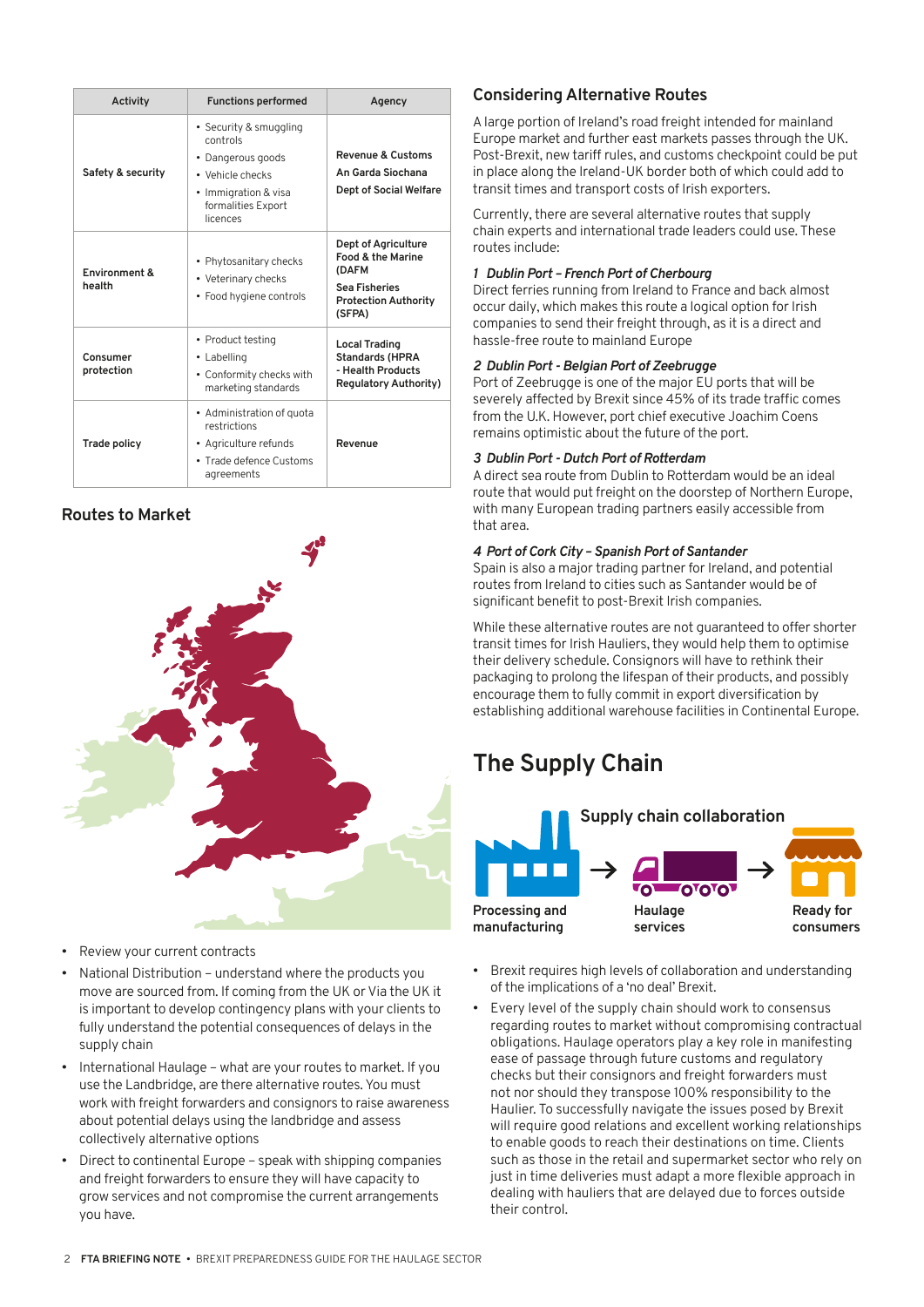

## **ECMT Licence**

- ECMT licence application form is available from the [https://](https://www.rtol.ie/rtol-online/static/downloads/en/EN_APPL_ECMT_ANNUAL_LICENCE.pdf) [www.rtol.ie/rtol-online/static/downloads/en/EN\\_APPL\\_](https://www.rtol.ie/rtol-online/static/downloads/en/EN_APPL_ECMT_ANNUAL_LICENCE.pdf) [ECMT\\_ANNUAL\\_LICENCE.pdf](https://www.rtol.ie/rtol-online/static/downloads/en/EN_APPL_ECMT_ANNUAL_LICENCE.pdf)
- There are 1000 (approx.) ECMT licences for Ireland. 13,000 trucks are on the international operator licence. 70% of this fleet trades with the UK and 30% use the landbridge or go direct to continental Europe
- There are less than 10% licences available
- DTTAS will only issue ECMT licences once the EU / UK negotiations conclude and there is certainty around the requirement for ECMT.
- ECMT is not a solution and it is expected that there will be a future permit licence regime agreed between the UK and EU
- For South North Trade the UK have already advised that they will not require ECMT licences for Irish trucks. This has not been reciprocated yet as Ireland is bound to the EU27 negotiations with the UK and cannot agree bi-lateral agreements in its own right with the UK at the moment.
- Own Account (companys that move their own goods by road but are not engaged in hire and reward) are not required to have an ECMT Licence
- Unaccompanied trailers will not require an ECMT licence with certain exceptions that is dependent on who delivers and collects the trailers at the ports. For example an Irish international haulier that has an operator licence in Ireland and in the UK and is sending unaccompanied trailers by sea will not require an ECMT licence.

## **AEO**



AEO status is a certified standard authorisation issued by customs administrations in the European Union (EU).

- Economic Operators Registration Identification (EORI) is a system whereby every trader who interacts with Customs Authorities in any Member State of the EU is allocated a unique reference number. A declarant is obliged under legislation to register for EORI.
- AEO authorised traders should be authorised to use simplified customs procedures, reducing burdens on business
- An AEO Mutual Recognition Agreement must be put in place between the UK and the EU (including Ireland) to enable AE to be awarded fast border passage
- Increasing the knowledge base of Customs formalities. 30 years of free trade has all but erased the corporate knowledge of Customs formalities in Ireland GB trading.
- Accurate and Timely presentation of data to Customs will prevent unnecessary delays and congestion at ports and border crossings.
- AEO Status will give the declarant trusted trader status with EU Customs and expected to also be recognised by HMRC

## **EU Definition of the active mode of transport for Road transport**

*"In the case of combined transport (e.g. a truck carried on a ferry) where the means of transport entering the customs territory of the Community (the ferry) is only transporting another means of transport which, after entry into the customs territory of the Community, will move by itself as an active means of transport (the truck), the obligation to file an ENS lies with the operator of that other active means of transport (the trucking company)."*

# **Common Travel Area**

The Common Travel Area (CTA) is a long-standing arrangement between Ireland and the United Kingdom which enables Irish and UK citizens to travel and reside in either jurisdiction without restriction and provides for associated rights and entitlements in both jurisdictions. The Common Travel Area predates membership of the EU by both Ireland and the UK and is not dependent on it.

- International Haulage operations should review the nationality of their drivers and understand the number of drivers that do not hold an Irish or UK passport.
- FTA Ireland survey indicates that at least 30% of drivers currently employed by Irish international hauliers do not hold an Irish or UK Passport. This is important as in future trading with the UK these drivers may be subject to additional checks at the UK borders by immigration.
- Language proficiency it is very important that all drivers entering and exiting the UK should have sufficient English to be able to communicate effectively with officials at UK Ports / Borders.

## **Auditing**



All in the supply chain should develop a culture of periodic compliance auditing. A condition of AEO is that the AEO holder

must audit their sub contractors as a condition of the AEO status. For hauliers that are procuring for business it will be a benefit to highlight and promote the auditing regime you have in place to periodically review (internal and independent audits) your compliance, security and sustainability of your business.

FTA Irelands TruckSafe standard at Gold, Silver and Bronze will aid haulage companies in this regard. Synergies already exist in the AEO application process and TruckSafe.

- Safety and Security
- Systems to manage commercial records

An examination by Derek Dunne of Manifests Ireland of TruckSafe and AEO showed TruckSafe bronze requirements cover in excess 65% of the AEO requirements in these areas.